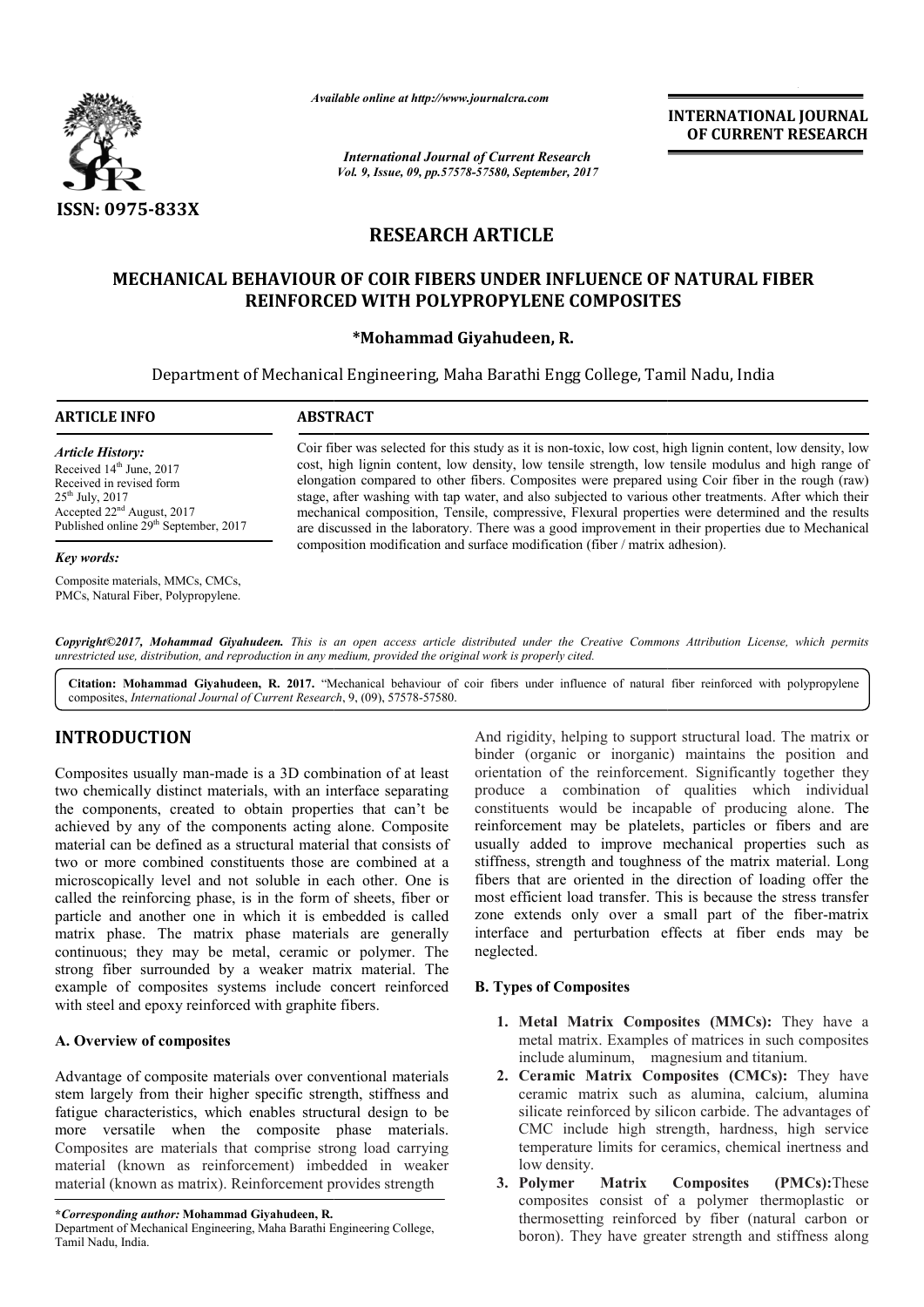with resistance to corrosion, low cost, high strength and simple manufacturing principles.

**4. Natural Fiber Composites:** By natural fiber composites we mean a composite material that is reinforced with fibers, particles or platelets from natural or renewable resources. Natural fibers include those made from plant, animal and mineral sources.

#### **Advantages**

High resistance to corrosion and fatigue degradation. High "strength to weight" ratio. Due to greater reliability, there are fewer inspection and structural repairs. High resistance to impact damage. Good heat sink properties of composites, especially carbon-carbon, combined with their light weight have extended their use for aircraft brakes. Improved friction and wear properties.

#### **Disadvantages**

High cost of raw materials. Matrix is weak, so low toughness. Difficult to attach. Matrix is subject to degradation of environment. Analysis is difficult.

#### **C. Fiber**

Fiber consists of thousands of filaments having a diameter of between 5-15 micrometer. Natural fiber used as a alternate for glass, motivated by potential advantages of lower raw material price, weight saving and thermal recycling or the ecological advantages of using resources which are renewable. Natural fiber have lower-durability and lower strength than glass fiber.

## **D. Coir fiber**

Coir is a natural fiber extracted from the musk of coconut and used in product such as floor mats, doormats, brush, mattresses etc. We prefer coir fiber because it is easily available, low cost (chip), low moisture content etc.

#### **1. Composition of coir fiber**

Chemical and physical property: Coir is a lignocelluloses material, biodegradable. Length in cm. - 0.6 mm. Diameter /width in micron- 16.



#### **2. Single fibers:**

Length in inches- 6-8. Density  $(g/u)$  - 1.40. Tenacity  $(g/ten)$  -10.0. Breaking elongation (%)- 30.Moisture regain at 65% RM (%)- 10.5.Swelling in water(diameter) - 5%.Chemical composition: Water soluble- 5.25%. Pectin and related compound- 3.00%. Hemicelluloses- 0.25%. Lignin-45.84%.Cellulose- 43.44%. Ash- 2.22% and 100.00% waterproofs because of high lignin content coir and is resistant to damage by salt water.

### **E. Polypropylene**

Polypropylene is a kind of polymer which gets transformed into liquid when it is heated. And when frozen, it turns into a glassy state. Polypropylene is a light weight material, high tensile strength, strong resistance towards stress sand cracking. Shape: Polypropylene is crystalline in nature and possesses a regular geometrical shape. Insulation: It acts as an excellent insulator. That means, it prevents flow of electricity through it. Moisture Absorption: Polypropylene does not get damaged by water exposure because its moisture absorption is very low. Melting point of polypropylene is 160°C. Corrosion: This polymer remains unaffected when it comes in contact with chemicals such as alkaline substances, acids, de-greasing agents, electrolytic attacks, etc. It is a non-toxic substance, does not get stained very easily and can. Be easily fabricated. It can retain its stiffness and flexibility intact Even at very high temperatures.

#### **II. Literature Survey**

Coir–polyester composites with untreated and treated coir fibers, and with fiber loading of 17 wt%, were tested in tension, flexure and notched Izod impact. The results obtained with the untreated fibers show clear signs of the presence of a weak interface long pulled-out fibers without any resin adhered to the fibers and low mechanical properties were obtained. Even though showing better mechanical performance, the composites with treated fiber present, however only moderation the values of the mechanical property analyzed. Alkali treatment is also reported for coir fibers fiber–polyester composites, with volume fraction ranging from 10% to 30%, show better properties than composites with untreated fibers, but the flexural strength of these composites was consistently lower than that of the bare matrix. A maximum value of 42.3 MPa is reported next to a value of 48.5 MPa for the neat polyester. Acetylating of coir fibers increases the hydrophobic nature, increases the resistance to fungi attack and also increases the tensile strength of coir fiber composites. However, the fiber loading has to be fairly high, 45 wt% or even higher, to achieved a significant reinforcing effect when the composite is tested in tension. Moreover, even with high coir fiber loading fractions, there is no development in the flexural strength. From these results, it is clear that the usual fiber treatments reported so far did not significantly change the mechanical performance of coir–polyester composites. Even though there are several reports in the literature which discuss the mechanical property of natural fiber reinforced polymer composite. However, very limited work has been done on role of fiber length on mechanical behavior of coir fiber reinforced epoxy composite. Against this the present research work has been undertaken, with an objective to discover the potential of coir fiber as a reinforcing material in polymer composites and to investigate its effect on the mechanical behavior of the resulting composites. The present work aims to develop this new class of natural fiber based polymer composites with different fiber lengths and to analyze their mechanical property by experimentation.